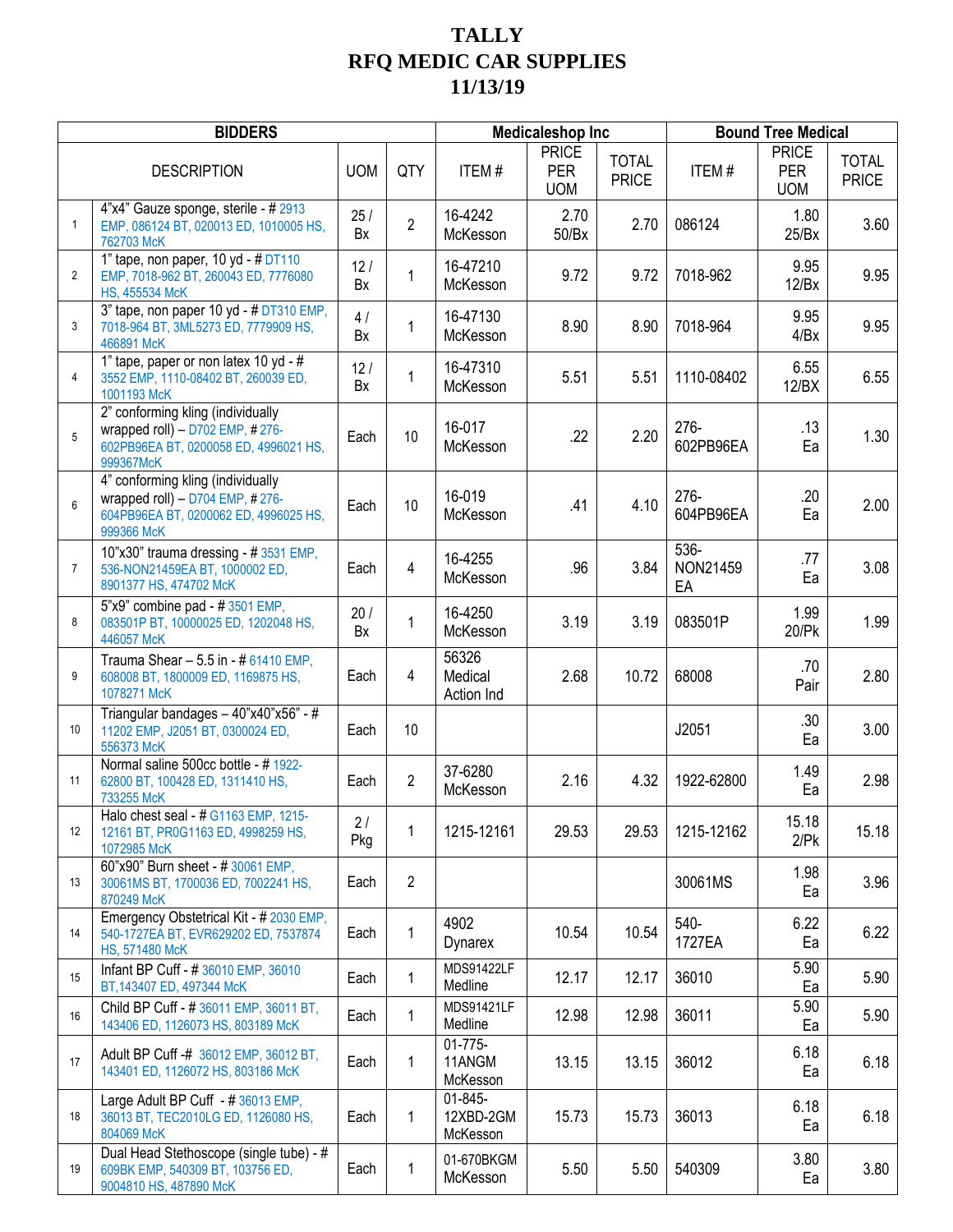| 20 | Pediatric Stifneck extrication collar by<br>Laerdal - # 980020 EMP, L9800021 BT.<br>176139 ED, 2201652 HS, 1107048 McK                                   | Each      | $\overline{2}$ | 980020<br>Laerdal Med            | 9.80  | 19.60 | L980021                 | 5.38<br>Ea                       | 10.76 |
|----|----------------------------------------------------------------------------------------------------------------------------------------------------------|-----------|----------------|----------------------------------|-------|-------|-------------------------|----------------------------------|-------|
| 21 | Adult Stifneck extrication collar by<br>Laerdal - #980010 EMP, L980010 BT,<br>176100 ED, 4993515 HS, 1107053 McK                                         | Each      | 3              | 980010<br>Laerdal Med            | 9.80  | 29.40 | L980010                 | 5.38<br>Ea                       | 16.14 |
| 22 | Berman Oral Airway kit, pediatric<br>through adult sizes size 00 to 6<br>(colored) - # 13049 EMP, 065-066-4000<br>BT, 230009C ED, 1000671 HS, 528541 McK | Each      | $\overline{2}$ | 4000P<br>Amer Diag<br>Corp       | 3.72  | 7.44  | 021008                  | 3.99<br>Ea                       | 7.98  |
| 23 | Pediatric Bag Valve Mask with neonate,<br>infant and toddler masks - # 530214<br>EMP, 065-530212000EA BT, 331105 ED,<br>6802804 HS                       | Each      | 1              | 540211001<br>Ambu                | 36.35 | 36.35 | 065-<br>530212000<br>EA | 12.35<br>Ea                      | 12.35 |
| 24 | Adult Bag Valve Mask with small,<br>medium and large masks - # 52021 EMP,<br>52061400 BT, AMB520611001 ED, 4996289<br><b>HS</b>                          | Each      | $\overline{2}$ |                                  |       |       | 2442-21752              | 28.34<br>Ea                      | 56.68 |
| 25 | Adult Nasal Cannula - #30050 EMP, 301-<br>100EA BT, 144175 ED, 1219133 HS                                                                                | Each      | 5              | 32637<br>McKesson                | .40   | 2.00  | 301-100EA               | .25<br>Ea                        | 1.25  |
| 26 | Pediatric Nasal Cannula - #30056<br>EMP, 30056 BT, 144165 ED, 1227829 HS                                                                                 | Each      | $\overline{2}$ | 16-331E<br>McKesson              | 1.52  | 3.04  | 30056                   | .24<br>Ea                        | .48   |
| 27 | Adult Non Rebreather Oxygen Mask -<br>latex free - # 001205 EMP, 30051 BT,<br>HUD1059 ED, 4994842 HS                                                     | Each      | 5              | 32634<br>McKesson                | 1.31  | 6.55  | 30051                   | .69<br>Ea                        | 3.45  |
| 28 | Pediatric Non Rebreather Oxygen Mask<br>- latex free - # 001267 EMP, 30058 BT,<br>144189 ED, 3168705 HS, 726617 McK                                      | Each      | $\overline{2}$ | 1058<br><b>Teleflex Med</b>      | 4.45  | 8.90  | 30058                   | .90<br>Ea                        | 1.80  |
| 29 | Portable manual handheld suction - #<br>MS-001PMP EMP, 2222-70000 BT 133150<br>ED, 2206305 HS, McK                                                       | Each      | 1              |                                  |       |       | 2222-70000              | 34.30<br>Ea                      | 34.30 |
| 30 | Disposable penlights - #32762 EMP,<br>32762 BT, 1800037PL ED, 9004970 HS                                                                                 | 6/<br>Pkg | $\mathbf{1}$   | 22-6666<br>McKesson              | 8.53  | 8.53  | 32762                   | $\overline{3.88}$<br>$6$ / $P$ k | 3.88  |
| 31 | 3.0 Endotracheal Tube - cuffed - #<br>504530 EMP, 36183 BT, MTR112ET30C ED                                                                               | Each      | $\overline{2}$ | 5-10106<br><b>Teleflex Med</b>   | 5.35  | 10.70 | 36183                   | .69<br>Ea                        | 1.38  |
| 32 | 3.5 Endotracheal Tube - cuffed - #<br>504535 EMP, 36184 BT, MTR112ET35C ED                                                                               | Each      | $\overline{2}$ | 5-10107<br><b>Teleflex Med</b>   | 3.53  | 7.06  | 36184                   | .69<br>Ea                        | 1.38  |
| 33 | 4.0 Endotracheal Tube - cuffed - #<br>504540 EMP, 792-1-7333EA BT,<br>MTR112ET40C ED                                                                     | Each      | 2              | 5-10108<br><b>Teleflex Med</b>   | 3.53  | 7.06  | 2113-20240              | .69<br>Ea                        | 1.38  |
| 34 | 4.5 Endotracheal Tube - cuffed - #<br>504545 EMP, 36186 BT, MTR112ET45C ED                                                                               | Each      | $\overline{2}$ | 5-10109<br><b>Teleflex Med</b>   | 3.53  | 7.06  | 36186                   | .69<br>Ea                        | 1.38  |
| 35 | 5.0 Endotracheal Tube - cuffed - #<br>504550 EMP, 36187 BT, MTR112ET50C ED,<br>8277244 HS                                                                | Each      | $\overline{2}$ | 5-10310<br><b>Teleflex Med</b>   | 5.38  | 10.76 | 36187                   | .69<br>Ea                        | 1.38  |
| 36 | 5.5 Endotracheal Tube - cuffed - #<br>504555 EMP, 36159 BT, MTR112ET55C ED,<br>8262992 HS                                                                | Each      | $\overline{2}$ | 504555<br><b>Teleflex Med</b>    | 6.64  | 13.28 | 36159                   | .69<br>Ea                        | 1.38  |
| 37 | 6.0 Endotracheal $\overline{\text{Tube}} - \text{cuffed} - \#$<br>504560 EMP, 36160 BT, MTR112ET60C ED,<br>8263134 HS                                    | Each      | $\overline{2}$ | 112082060<br><b>Teleflex Med</b> | 7.79  | 15.58 | 36160                   | .69<br>Ea                        | 1.38  |
| 38 | 6.5 Endotracheal Tube - cuffed - $#$<br>504565 EMP, 36161 BT, MTR112ET65C ED,<br>8265553 HS                                                              | Each      | 3              | 5-10313<br><b>Teleflex Med</b>   | 3.61  | 10.83 | 36161                   | .69<br>Ea                        | 2.07  |
| 39 | 7.0 Endotracheal Tube - cuffed - #<br>504570 EMP, 36162 BT, MTR112ET70C<br>ED, 8265685 HS                                                                | Each      | 3              | 86111<br>Covidien                | 2.42  | 7.26  | 36162                   | .69<br>Ea                        | 2.07  |
| 40 | 7.5 Endotracheal Tube - cuffed - #<br>504575 EMP, 36163 BT, MTR112ET75C ED,<br>8266535 HS                                                                | Each      | 3              | 86112<br>Covidien                | 2.42  | 7.26  | 36163                   | .69<br>Ea                        | 2.07  |
| 41 | 8.0 Endotracheal Tube - cuffed - #<br>504580 EMP, 36164 BT, MTR112ET80C ED,<br>8264104 HS                                                                | Each      | $\overline{2}$ | 86113<br>Covidien                | 2.42  | 4.84  | 36164                   | .69<br>Ea                        | 1.38  |
| 42 | 8.5 Endotracheal Tube - cuffed - #<br>504585 EMP, 36165 BT, MTR112ET85C ED,<br>8267368 HS                                                                | Each      | $\overline{2}$ | 86114<br>Covidien                | 2.42  | 4.84  | 36165                   | .69<br>Ea                        | 1.38  |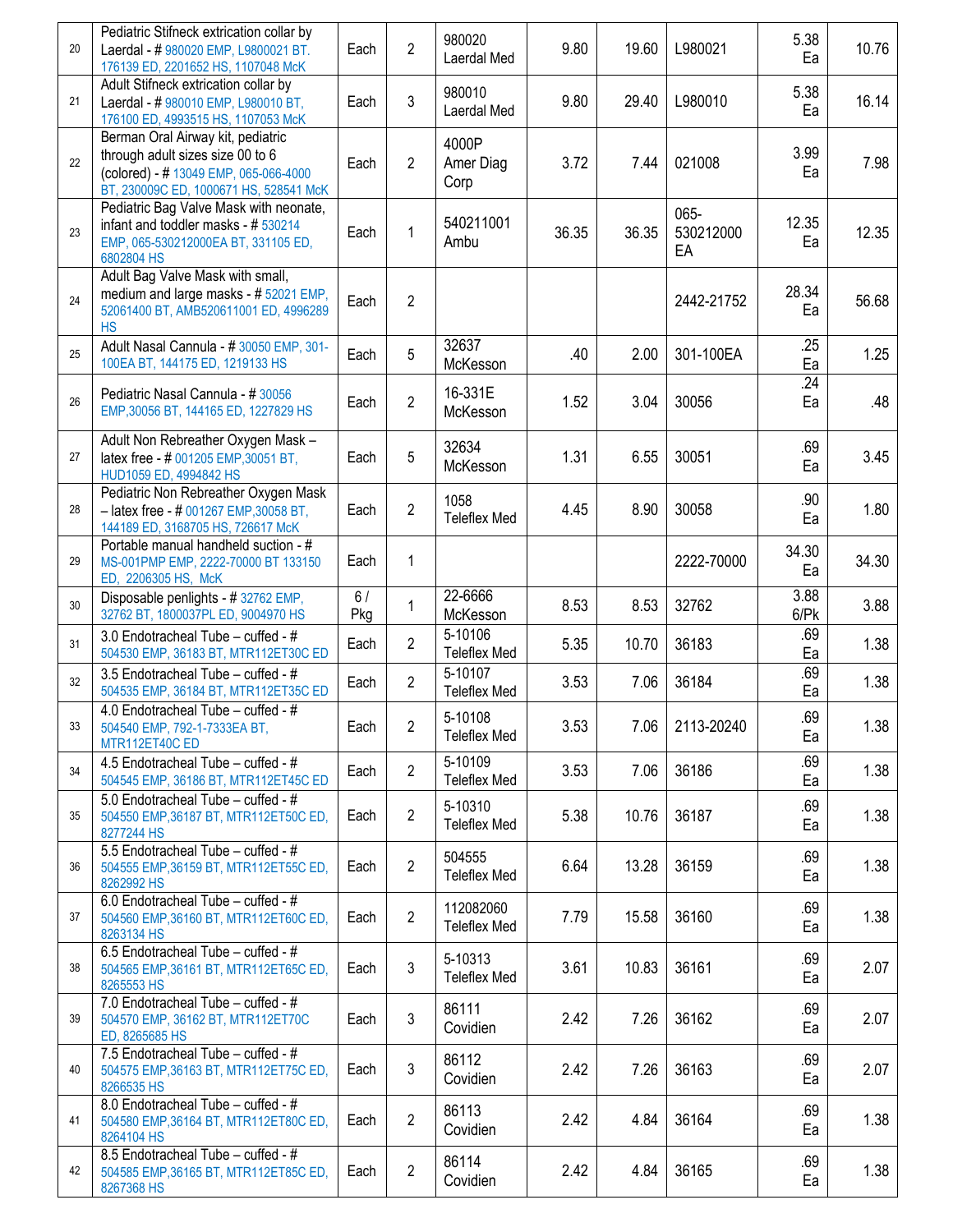| 43 | 9.0 Endotracheal Tube - cuffed - #<br>504590 EMP, 36166 BT, MTR112ET90C ED,<br>8267621 HS                                                                    | Each | $\overline{2}$ | 86111<br>Covidien                | 2.42     | 4.84     | 36166                 | .69<br>Ea      | 1.38     |
|----|--------------------------------------------------------------------------------------------------------------------------------------------------------------|------|----------------|----------------------------------|----------|----------|-----------------------|----------------|----------|
| 44 | 6 french intubation stylette - #103001<br>EMP, 12996 BT, 6748542 HS, 626305 McK                                                                              | Each | $\mathbf{1}$   | 85863<br>Medtronic               | 6.30     | 6.30     | 12996                 | .91<br>Ea      | .91      |
| 45 | 10 french intubation stylette - # 103002<br>EMP, 12997 BT, 115383 HS, 571760 McK                                                                             | Each | $\overline{2}$ | 85864<br>Covidien                | 3.48     | 6.96     | 12997                 | .91<br>Ea      | 1.82     |
| 46 | 14 french intubation stylette - # 103004<br>EMP, 12998 BT, 6525403 HS                                                                                        | Each | $\overline{2}$ | 85865<br>Covidien                | 3.48     | 6.96     | 12998                 | .91<br>Ea      | 1.82     |
| 47 | 15 french ET Introducer (Bougie) - # 9-<br>0212-72 EMP, 9-01212-70 BT,<br>SUN9021270 ED, 4997648 HS, McK                                                     | Each | 2              | 9-0212-70                        | 19.78    | 39.56    | 9-01212-70            | 4.18<br>Ea     | 8.36     |
| 48 | Pediatric ET Introducer (Bougie) - #9-<br>0211-70 EMP, 2120-17010 BT,<br>SUN9021170 ED, 1106384 HS                                                           | Each | 1              | 9-0211-70                        | 21.63    | 21.63    | 2120-17010            | 4.18<br>Ea     | 4.18     |
| 49 | King LTS-D Superglottic Airway Kit-<br>size 1 - # KLTSD431 EMP, 2114-44431<br>BT, 4998687 HS                                                                 | Each | 1              | KLTSD431                         | 73.39    | 73.39    | 2114-44431            | 33.75<br>Ea    | 33.75    |
| 50 | King LTS-D Superglottic Airway Kit-<br>size 2 - # KLTSD432 EMP, 2114-44432<br>BT, KINKLTD202 ED, 4998692 HS                                                  | Each | $\mathbf{1}$   | KLTSD432                         | 73.39    | 73.39    | 2114-44432            | 33.75<br>Ea    | 33.75    |
| 51 | King LTS-D Superglottic Airway Kit-<br>size 3 - # KLTSD413 EMP, 2114-44433<br>BT, KINKLTSD403 ED, 4998686 HS                                                 | Each | $\overline{2}$ | KLTSD433<br>Ambu                 | 68.40    | 136.80   | 2114-44433            | 33.75<br>Ea    | 67.50    |
| 52 | King LTS-D Superglottic Airway Kit-<br>size 4 - # KLTSD414 EMP, 2114-44434<br>BT, KINKLTSD404 ED. 4998688 HS                                                 | Each | $\overline{2}$ | KLTSD434<br>Ambu                 | 68.40    | 136.80   | 2114-44434            | 33.75<br>Ea    | 67.50    |
| 53 | King LTS-D Superglottic Airway Kit-<br>size 5 - # KLTSD415 EMP, 2114-44435<br>BT, KINKLTSD405 ED, 4998688 HS                                                 | Each | $\overline{2}$ | KLTSD435<br>Ambu                 | 68.40    | 136.80   | 2114-44435            | 33.75<br>Ea    | 67.50    |
| 54 | Thomas ET Tube Holder - Adult - #<br>04500 EMP, 020400 BT, 325543 ED,<br>2202270 HS, 1107054 McK                                                             | Each | $\overline{2}$ | 600-10000<br>Laerdal Med         | 5.51     | 11.02    | 020400                | 2.73<br>Ea     | 5.46     |
| 55 | Thomas ET Tube Holder - Pediatric - #<br>04400 EMP, 2130-30057 BT, 325544 ED,<br>4990708 HS, 1107045 McK                                                     | Each | 1              | 600-20000<br>Laerdal Med         | 5.36     | 5.36     | 2130-30057            | 2.73<br>Ea     | 2.73     |
| 56 | 3.25"x 14 guage Decompression<br>Needle - # ZZ0056 EMP, NARZZ-0056 BT,<br>HANHHTPN01 ED, 4997721 HS, 816875<br><b>McK</b>                                    | Each | $\overline{2}$ | ZZ-0056<br>No American<br>Rescue | 14.39    | 28.78    | NARZZ-<br>0056        | 8.10<br>Ea     | 16.20    |
| 57 | Pedi Tape - Pediatric Emergency<br>Measuring Tape - # PED001 EMP, 3710-<br>16051 BT, 7002671 HS, 1113480 McK,<br>VIT7700RE ED                                | Each | 1              | SXPP1B106<br>Pediatape<br>LLC    | 35.55    | 35.55    | 3710-16051            | 16.76<br>Ea    | 16.76    |
| 58 | King Vision - LED Video Laryngoscope<br>Kit - # KVLABKIT3 EMP, 2144-KV311 BT,<br>KINKVLABKIT3 ED, 9850011 HS, 980778<br><b>McK</b>                           | Each | 1              | KVLABKIT3                        | 2,896.80 | 2,896.80 | 2144-<br><b>KV311</b> | 1,250.00<br>Ea | 1,250.00 |
| 59 | KED - Extrication Device - # 15329 EMP,<br>15327 BT, EPREP701B ED 4992551 HS,<br>978586 McK                                                                  | Each | 1              | 15329                            | 125.26   | 125.26   | 15327                 | 54.26<br>Ea    | 54.26    |
| 60 | Smart Triage Pack - #72022 BT,<br><b>KIN73215 ED</b>                                                                                                         | Each | $\mathbf{1}$   | 73212<br>Kingfisher<br>Med       | 333.29   | 333.29   | 72022                 | 165.74<br>Ea   | 165.74   |
| 61 | <b>Standard Conventional Stainless Steel</b><br>Reusable Laryngoscope Handle -<br>medium size - # 4065S EMP, 35011 BT,<br>558099 ED, 1300068 HS, 1089420 McK | Each | 1              | 8621000<br><b>Teleflex Med</b>   | 35.02    | 35.02    | 35011                 | 8.22<br>Ea     | 8.22     |
| 62 | <b>Standard Conventional Stainless Steel</b><br>Reusable Laryngoscope handle - small<br>size - #4066S EMP, 35010 BT, 558097<br>ED, 101543 HS, 1089422 McK    | Each | $\mathbf{1}$   | 8620100<br><b>Teleflex Med</b>   | 35.02    | 35.02    | 35010                 | 8.22<br>Ea     | 8.22     |
| 63 | Macintosh Laryngoscope Blade - Size 0<br>-#4070S EMP, 35000 BT, 4999057 HS,<br>1089425 McK, DYN4024 ED                                                       | Each | 1              | 9301210<br>Precision<br>Med Dev  | 20.25    | 20.25    | 35000                 | 8.22<br>Ea     | 8.22     |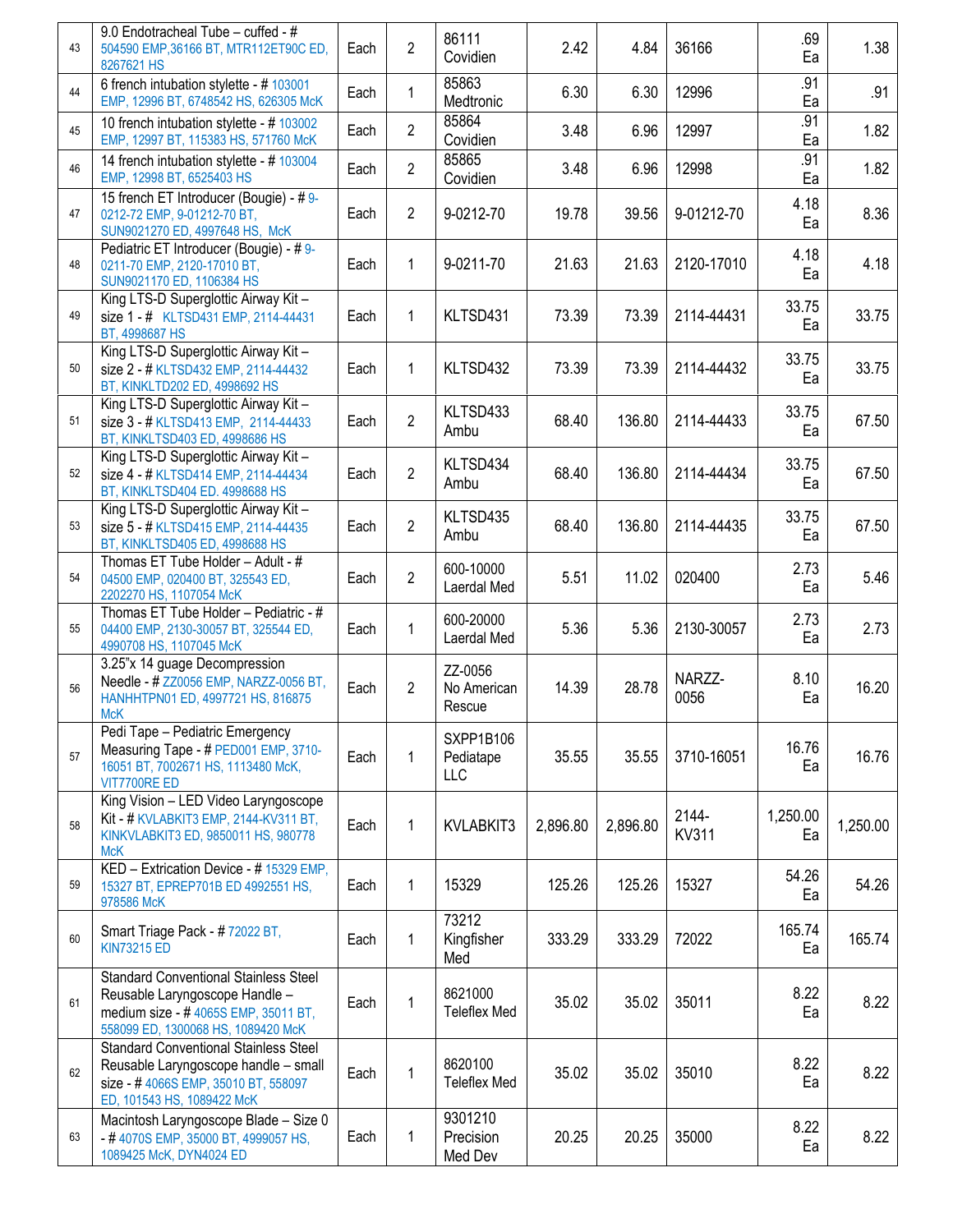| 64 | Macintosh Laryngoscope Blade - Size 1<br>-#4071S EMP, 35001 BT, 553101 ED,<br>4997826 HS, 1089427 McK                           | Each       | 1            | 9301211<br>Precision<br>Med Dev        | 20.25 | 20.25  | 35001                   | 8.22<br>Ea    | 8.22   |
|----|---------------------------------------------------------------------------------------------------------------------------------|------------|--------------|----------------------------------------|-------|--------|-------------------------|---------------|--------|
| 65 | Macintosh Laryngoscope Blade - Size 2<br>-#4072S EMP, 35002 BT, 553102 ED,<br>4997171 HS, 1089429 McK                           | Each       | 1            | 9301212<br>Precision<br>Med Dev        | 20.25 | 20.25  | 35002                   | 8.22<br>Ea    | 8.22   |
| 66 | Macintosh Laryngoscope Blade - Size 3<br>-#4073S EMP, 35003 BT, 553103 ED,<br>4995073 HS, 1089431 McK                           | Each       | $\mathbf{1}$ | 9301213<br>Precision<br>Med Dev        | 20.25 | 20.25  | 35003                   | 8.22<br>Ea    | 8.22   |
| 67 | Macintosh Laryngoscope Blade - Size 4<br>-#4074S EMP, 35004 BT, 553104 ED,<br>4997732 HS, 1089433 McK                           | Each       | 1            | 9301214<br>Precision<br>Med Dev        | 20.25 | 20.25  | 35004                   | 8.22<br>Ea    | 8.22   |
| 68 | Miller Laryngoscope Blade - Size 0 - #<br>4080S EMP, 35005 BT, DYN4030 ED,<br>4999428 HS, 1089425 McK                           | Each       | 1            | 9302210<br>Precision<br>Med Dev        | 20.25 | 20.25  | 35005                   | 8.22<br>Ea    | 8.22   |
| 69 | Miller Laryngoscope Blade - Size 1 - #<br>4081S EMP, 35006 BT, DYN4031 ED,<br>4995334 HS, 1089435 McK                           | Each       | 1            | 9302211<br>Precision<br>Med Dev        | 20.25 | 20.25  | 35006                   | 8.22<br>Ea    | 8.22   |
| 70 | Miller Laryngoscope Blade - Size 2 - #<br>4082S EMP, 35007 BT, DYN4032 ED,<br>4999074 HS, 1089437 McK                           | Each       | 1            | 9302212<br>Precision<br>Med Dev        | 20.25 | 20.25  | 35007                   | 8.22<br>Ea    | 8.22   |
| 71 | Miller Laryngoscope Blade - Size 3 - #<br>4083S EMP, 35008 BT, DYN4033 ED,<br>4998286 HS, 1089439 McK                           | Each       | $\mathbf{1}$ | 9302213<br>Precision<br>Med Dev        | 20.25 | 20.25  | 35008                   | 8.22<br>Ea    | 8.22   |
| 72 | Miller Laryngoscope Blade - Size 4 - #<br>4084S EMP, 35009 BT, DYN4034 ED,<br>4995074 HS, 1089441 McK                           | Each       | 1            | 9302214<br>Precision<br>Med Dev        | 20.25 | 20.25  | 35009                   | 8.22<br>Ea    | 8.22   |
| 73 | Tactical Tourniquet (prefer orange) - #<br>1880-23315 BT, 30-0023 EMP, SAMXTM<br>ED, 4497780 HS, 812822 McK                     | Each       | 6            | 30-0023<br>No American<br>Rescue       | 41.86 | 251.16 | 1880-23315              | 23.70<br>Ea   | 142.20 |
| 74 | Magill Forceps Adult - #82760 EMP,<br>61435 BT, 101675 ED, 4491850 HS,<br>487499 McK                                            | Each       | $\mathbf{1}$ | N7131<br>Maco Int'l                    | 7.80  | 7.80   | 61435                   | 3.65<br>Ea    | 3.65   |
| 75 | Magill Forceps Child - #82750 EMP,<br>61436 BT, 101676 ED, 4491845 HS,<br>487497 McK                                            | Each       | 1            | N7132<br>Maco Int'l                    | 7.80  | 7.80   | 61436                   | 3.65<br>Ea    | 3.65   |
| 76 | 10 cc Syringe - # 26265 EMP, 1633-10010<br>BT, 2100010 ED, 9874695 HS                                                           | Each       | 4            | 305219<br>Becton<br>Dickinson          | .24   | .96    | 1633-10010              | .13<br>Ea     | .52    |
| 77 | IV Prep Kits - # 670061 EMP, 536-<br>DYND74260EA BT, 102110 ED, 1036304<br><b>HS</b>                                            | Each       | 8            | 269174<br>Medical<br>Action Ind        | 2.99  | 23.92  | 536-<br>DYND7426<br>0EA | 1.35<br>Ea    | 10.80  |
| 78 | Micro Drip Set (60 gtt) - # US1165 EMP,<br>9836 BT, AMS608306 ED, 1025471 HS                                                    | Each       | 4            | MX20877<br>Smith Med                   | 15.41 | 61.64  | 9836                    | 2.20<br>Ea    | 8.80   |
| 79 | Macro Drip Set (10 or 15 gtt) - # US1160<br>EMP, 355387 BT, 2100092 ED, 5078263 HS                                              | Each       | 6            | V1402<br><b>B</b> Braun<br>Medical Inc | 3.78  | 22.68  | 355387                  | 3.30<br>Ea    | 19.80  |
| 80 | Buretrol Set - #2C7564 EMP, 118-<br>2C7562EA BT, 505779 McK                                                                     | Each       | $\mathbf{1}$ |                                        |       |        | $118 -$<br>2C7562EA     | 7.80<br>Ea    | 7.80   |
| 81 | Normal Saline 0.9% (100 ml bags) - #<br>2B1307 EMP, 358437 BT, 2700403 ED,<br>1530110 HS                                        | Each       | 3            | 2B1302<br><b>Baxter</b>                | 4.03  | 12.09  | 358437                  | 1.98<br>Ea    | 5.94   |
| 82 | Normal Saline 0.9% (1000 ml bags) - #<br>2B1324X EMP, 7800-09 BT, 2700402 ED,<br>1534612 HS                                     | Each       | 3            | 37-6281<br>McKesson                    | 2.46  | 7.38   | 7800-09                 | 2.40<br>Ea    | 7.20   |
| 83 | Sharps Shaft Transportable Container<br>6.37"x1.22" - clear - # $D4630$ EMP,<br>DY4630 BT, EVR201 ED, 7001260 HS,<br>970957 McK | Each       | 6            |                                        |       |        | DY4630                  | 1.30<br>Ea    | 7.80   |
| 84 | Nitrile Gloves (latex free exam gloves) -<br>X-Large - # 52004 EMP, 1012-47126 BT,<br>1200058 ED, 7002472 HS, 1107942 McK       | 100/<br>Bx | 1            |                                        |       |        | 1012-47126              | 5.45<br>90/Bx | 5.45   |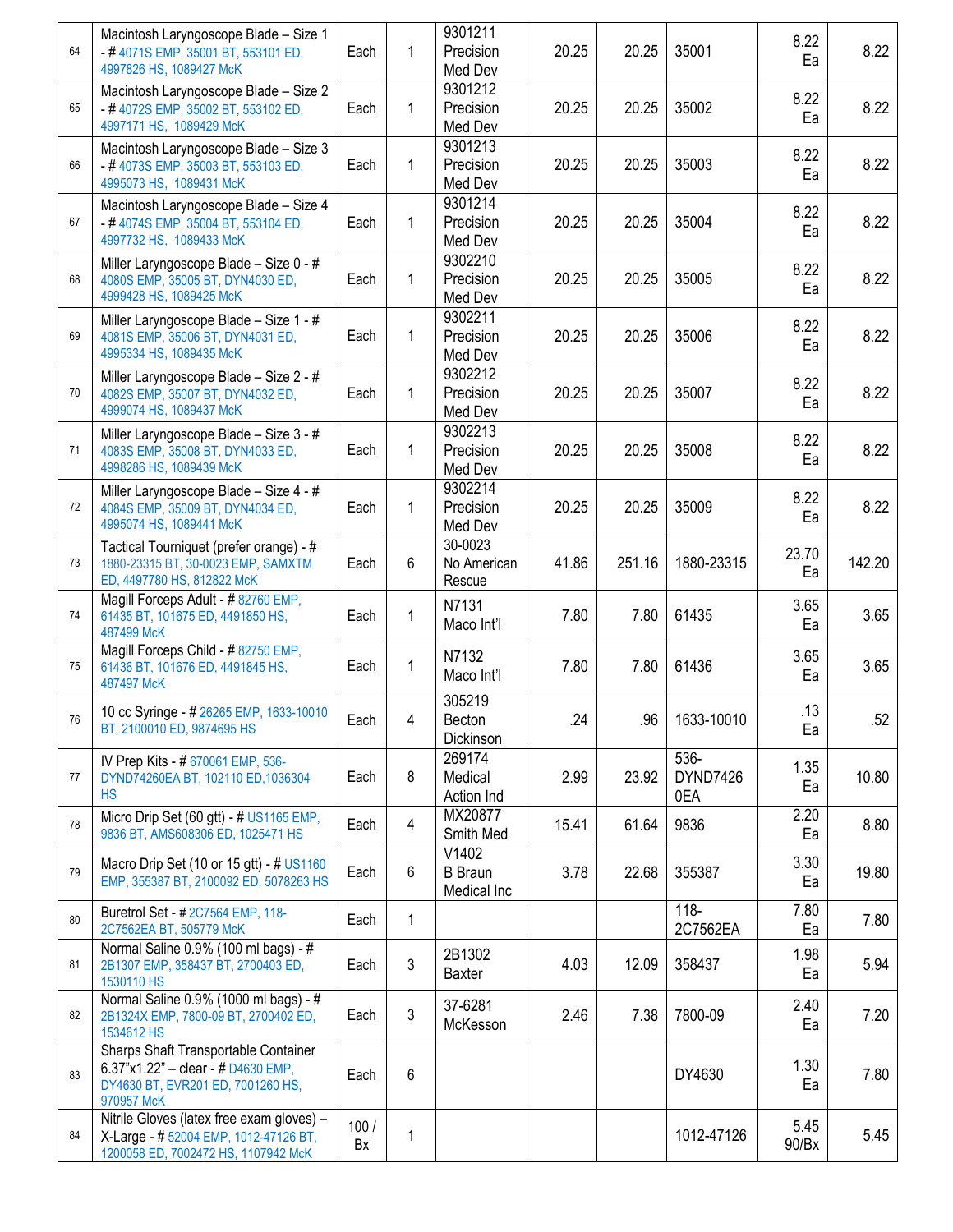| 85  | Nitrile Gloves (latex free exam gloves) -<br>Large - # 52003 EMP, 1012-47125 BT,<br>1200064 ED, 7002471 HS, 1107943 McK             | 100/<br>Bx | $\overline{2}$ |                                 |        |        | 1012-47125      | 5.45<br>100/Bx   | 10.90             |
|-----|-------------------------------------------------------------------------------------------------------------------------------------|------------|----------------|---------------------------------|--------|--------|-----------------|------------------|-------------------|
| 86  | Nitrile Gloves (latex free exam gloves) -<br>Medium - # 52002 EMP, 1012-47124 BT,<br>120052 ED, 7002471 HS, 1107941 McK             | 100/<br>Bx | 1              |                                 |        |        | 1012-47124      | 5.45<br>100/Bx   | 5.45              |
| 87  | Cold Packs - 6"x8.25" - # 21124 EMP<br>S3521 BT, 1126145 HS, 476732 McK                                                             | 24/<br>Cs  | 1              | C101<br>Grafco                  | 14.30  | 14.30  | S3521           | 11.10<br>24/Cs   | 11.10             |
| 88  | Hot Packs - 5"x9" - # MM2050 EMP<br>S3527 BT, 4990813 HS, 526611 McK                                                                | 24/<br>Cs  | 1              | 9840<br>Dukal                   | 14.97  | 14.97  | S3527           | 11.48<br>24/Cs   | 11.48             |
| 89  | Emesis Bags - 1,000cc - Standard - #<br>1071-10202 EMP, 1071-10204 BT, 2700033<br>ED, 2900727 HS, 793198 McK                        | 25/<br>Pkg | 1              | 1071-10208<br>Sarnova Inc       | 21.98  | 21.98  | 1071-10204      | 12.82<br>25/Pk   | 12.82             |
| 90  | Glucometer - 20-600mg/dL range - #<br>53001 EMP, 2761-53010 BT, BAYB9545<br>ED, 8900056 HS, 1091469 McK                             | Each       | 1              |                                 |        |        | 2761-53010      | 6.15<br>Ea       | 6.15              |
| 91  | Test Strips - # 530050 EMP, 2763-53050<br>BT, BAYB7099ED, 8900055 HS, 942353<br><b>McK</b>                                          | 25/<br>Pkg | 1              | $06 -$<br>R3051P-05<br>McKesson | 11.53  | 11.53  | 2763-53050      | 9.20<br>50/Bx    | 9.20              |
| 92  | Test Solution (2 bottles) - # 2762-53060<br>BT, 711309 McK                                                                          | Box        | 1              |                                 |        |        | 2762-53060      | 9.98<br>Bx       | 9.98              |
| 93  | Fixed Depth Safety Lancets - 26ga x<br>1.8mm D - #7115 EMP, 1880-71426 BT,<br>9007991 HS, 927257 McK, MEDSLN240 ED                  | 100/<br>Bx | 1              |                                 |        |        | 1880-71426      | 9.35<br>100/8x   | 9.35              |
| 94  | Nasal Airways - # 028056 EMP, 36619<br>BT, 553312 ED, 4249331 HS, 474654 McK                                                        | Kit        | 1              | 4589<br>Dynarex                 | 42.30  | 42.30  | 36619           | 14.36<br>$9$ /Pk | 14.36             |
| 95  | Pulse Oximeter - # 6910 EMP, 817336<br>BT, GE6051 ED, 9006368 HS, 786549 McK                                                        | Each       | 1              | 16-93651<br>McKesson            | 41.46  | 41.46  | 817336          | 24.80<br>Ea      | 24.80             |
| 96  | IV Extension set - 8 in - # V5402 EMP,<br>C944304 BT, BAX2N3374 ED, 1192235 HS,<br>1001908 McK                                      | Kit        | 8              | 2N3374<br>Baxter                | 5.94   | 47.52  | C944304         | 1.38<br>Kit      | 11.04             |
| 97  | 3cc luer lock tip syringe without needle -<br>#26200 EMP, 1633-30303 BT, 2100138<br>ED, 9870248 HS                                  | Each       | 15             |                                 |        |        | 1633-30303      | .08<br>Ea        | 1.20              |
| 98  | 5cc luer lock tip syringe without needle -<br>#26230 EMP, 1633-05305 BT, 2100010<br>ED, 9870223 HS                                  | Each       | 15             | 305218<br>Becton<br>Dickinson   | .20    | 3.00   | 1633-05305      | .10<br>Ea        | 1.50              |
| 99  | SafetyGlide Safety hypodermic Needle<br>18ga x 1 1/2" - # 305918 EMP, 1641-91830<br>BT, 2100043 ED, 9007649 HS                      | Each       | 10             | 305918<br>Becton<br>Dickinson   | .93    | 9.30   | 1641-91830      | .20<br>Ea        | 2.00 <sub>1</sub> |
| 100 | SafetyGlide Safety hypodermic Needle<br>21ga x 1 1/2" - # 305915 EMP, 62305917<br>BT, EXE26416 ED, 9007651 HS                       | Each       | 10             | 305917<br>Becton<br>Dickinson   | .93    | 9.30   | 62305917        | .18<br>Ea        | 1.80              |
| 101 | SafetyGlide Safety hypodermic Needle<br>25ga x 1" - # 305901 EMP, 62305916 BT,<br>EXE26403 ED, 9007655 HS                           | Each       | 10             | 305916<br>Becton<br>Dickinson   | .93    | 9.30   | 62305918        | .18<br>Ea        | 1.80              |
| 102 | Oxygen/Trauma Bag - IronDuck<br>Breathsaver - #34016D EMP, 2522-01618<br>BT, IRO34016DGN ED, 3874016 HS,<br>1072279 McK             | Each       | 1              | 34016D-GR<br>Iron Duck          | 266.06 | 266.06 | 2522-01618      | 156.80<br>Ea     | 156.80            |
| 103 | Ferno Professional ALS Bag<br>22"x12"x15" - #385108R BT, 275986R ED                                                                 | Each       | 1              |                                 |        |        | 685108R         | 398.00<br>Ea     | 398.00            |
| 104 | Nebulizer with mask - Pediatric - #<br>64095 EMP, 30556 BT, CAR001276 ED,<br>1125617 HS, 911728 McK                                 | Each       | $\overline{2}$ | 1082456<br>Respironics          | 37.67  | 75.34  | 30556           | .79<br>Ea        | 1.58              |
| 105 | Nebulizer with mask - Adult - # 64085<br>EMP, 30557 BT, 144085 ED, 1125618 HS,<br>911726 McK                                        | Each       | 3              | 64085<br>Allied<br>Healtcare    | 1.93   | 5.79   | 30557           | .79<br>Ea        | 2.37              |
| 106 | Portable Oxygen Regulator with DISS<br>Connection and 0 to 25 lpm - # 5500P<br>EMP, 14288 BT, LSP2550 ED, 1025423 HS,<br>439986 McK | Each       | 1              |                                 |        |        | 14288           | 38.30<br>Ea      | 38.30             |
| 107 | C-PAP Device - Adult Medium - #<br>01CV2012 EMP, BLS-8805 BT,<br>MER1057015 ED, 4998523 HS                                          | Each       | $\overline{2}$ |                                 |        |        | <b>BLS-8805</b> | 27.70<br>Ea      | 55.40             |